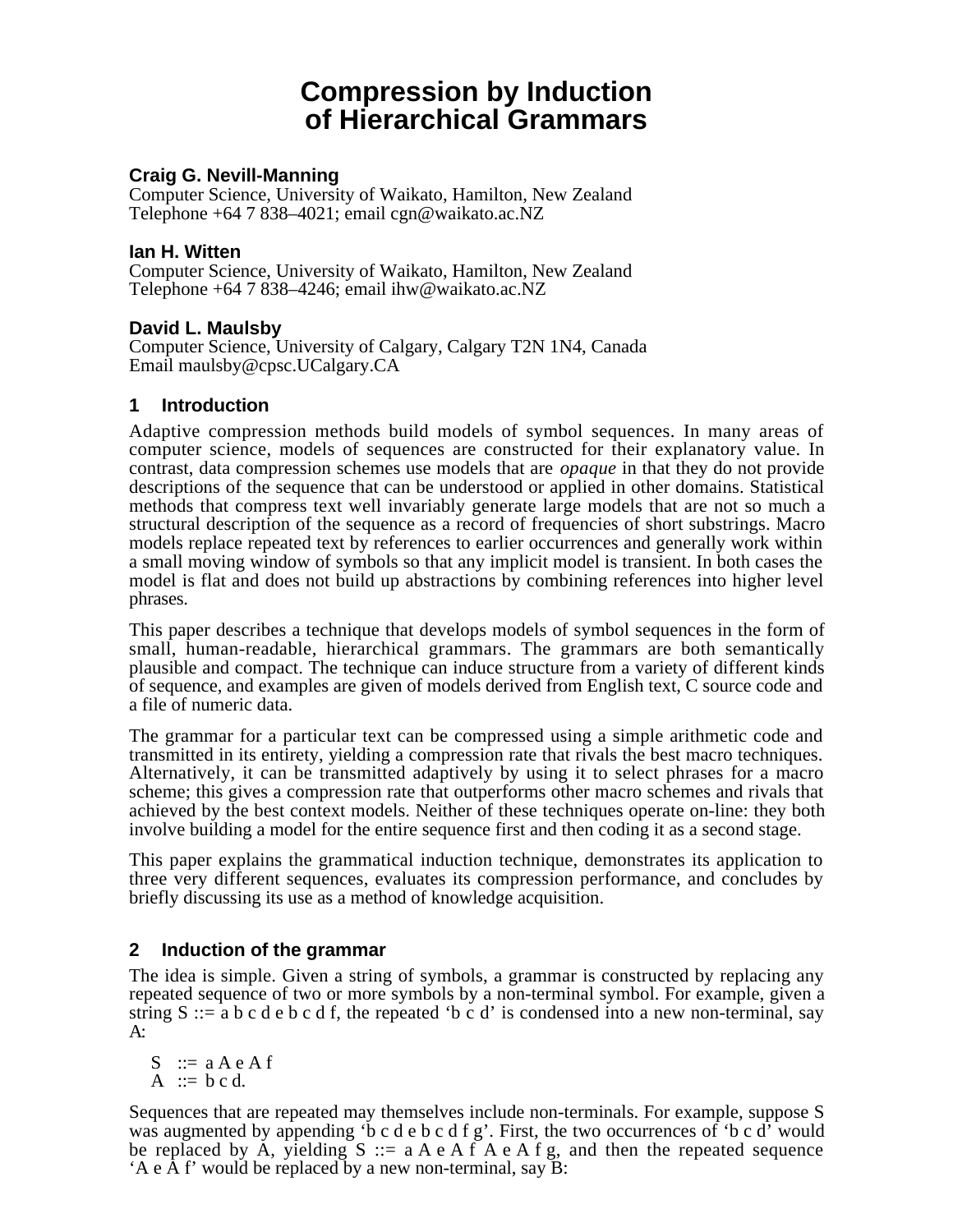$S$  : = a B B g A  $:= b c d$  $B \nightharpoonup$  A e A f.

Because every repeated sequence is replaced by a non-terminal, grammars produced by this technique satisfy the constraint that *every digram in the grammar is unique*.

In order to implement this method efficiently, processing proceeds from left to right, and greedy parsing is used to select the longest repetition at each stage. This will not necessarily produce the smallest grammar possible. To do this would require finding two things: the best set of productions, and the best order in which they should be applied. The latter is called 'optimal parsing', and can be implemented by a dynamic programming algorithm [1]. Parsing is dependant upon the set of productions, or dictionary, and this technique builds a dictionary and performs parsing simultaneously. Unfortunately, the selection of the best dictionary can be shown to be NP-complete, [4, 7]. It is not known how much better this technique would perform if an optimal dictionary could be constructed and optimal parsing performed using this dictionary, but the process would be at least NP-complete.

Although this technique for grammar induction is simple and natural in concept, it is surprisingly—not obvious how to implement it efficiently. The problem is that at any one time there may be several partially matched rules at different levels in the hierarchy. Suppose that the string in the example above continues 'b c d e b c'. At this point rules A and B are both partially matched in anticipation that 'd' will occur next. However, if the next character is not 'd' both partial matches have to be rolled back and two new rules created, one for the sequence 'b c' and the other for 'A e'. The algorithm must keep track of a potentially unbounded number of partial matches, and when an unexpected symbol occurs it must roll them back and create new rules. To decide whether the next symbol continues the partial matches or terminates them, it is necessary to consider all expansions of the matching rules at all levels. Furthermore, at any particular point in time, the grammar may not satisfy the 'digram uniqueness' constraint, as there are repeated digrams pending the match of a complete rule.

The solution to these problems is to create rules as early as possible, and to extend them when appropriate. As soon as a new symbol is appended to the first rule (S) it forms a new digram with the preceding symbol. If the new digram is unique, nothing further is necessary: all digrams are still unique. If the digram matches another in the grammar, there are three possibilities. It may

- 1. extend an existing rule,
- 2. be replaced by an existing two-symbol rule, or
- 3. result in the creation of a new two-symbol rule.

The first action is performed if the first symbol in the digram is a non-terminal that appears exactly twice in the body of the rules in the grammar. This is because the two places in which the non-terminal appears must be the new digram and the matching digram, and so must be followed by the same symbol. This means that the rule corresponding to the nonterminal can be extended by appending the second symbol in the digram and removing this symbol from the two digrams.

The second action is performed if the matching digram is the same as the entire right-hand side of an existing production. In this case, the non-terminal corresponding to the matching rule replaces the new digram. The third action is performed if the first two do not apply and serves to create new rules.

To illustrate the algorithm, the earlier example is reworked in Figure 1. Whenever a new digram matches an existing one, the action is explained on the right in terms of the three possibilities identified above. A slight complication may occur in the application of the first action. If it results in the matching digram being reduced to a rule of length one, the nonterminal that was just extended is removed from the grammar, and its contents substituted in the two places in which it appeared. This indicates that a rule longer than two symbols has been completely matched. The creation and deletion of rules seems inefficient, but it requires little processing, and ensures that the digram uniqueness constraint is obeyed at all times, even during partial matches.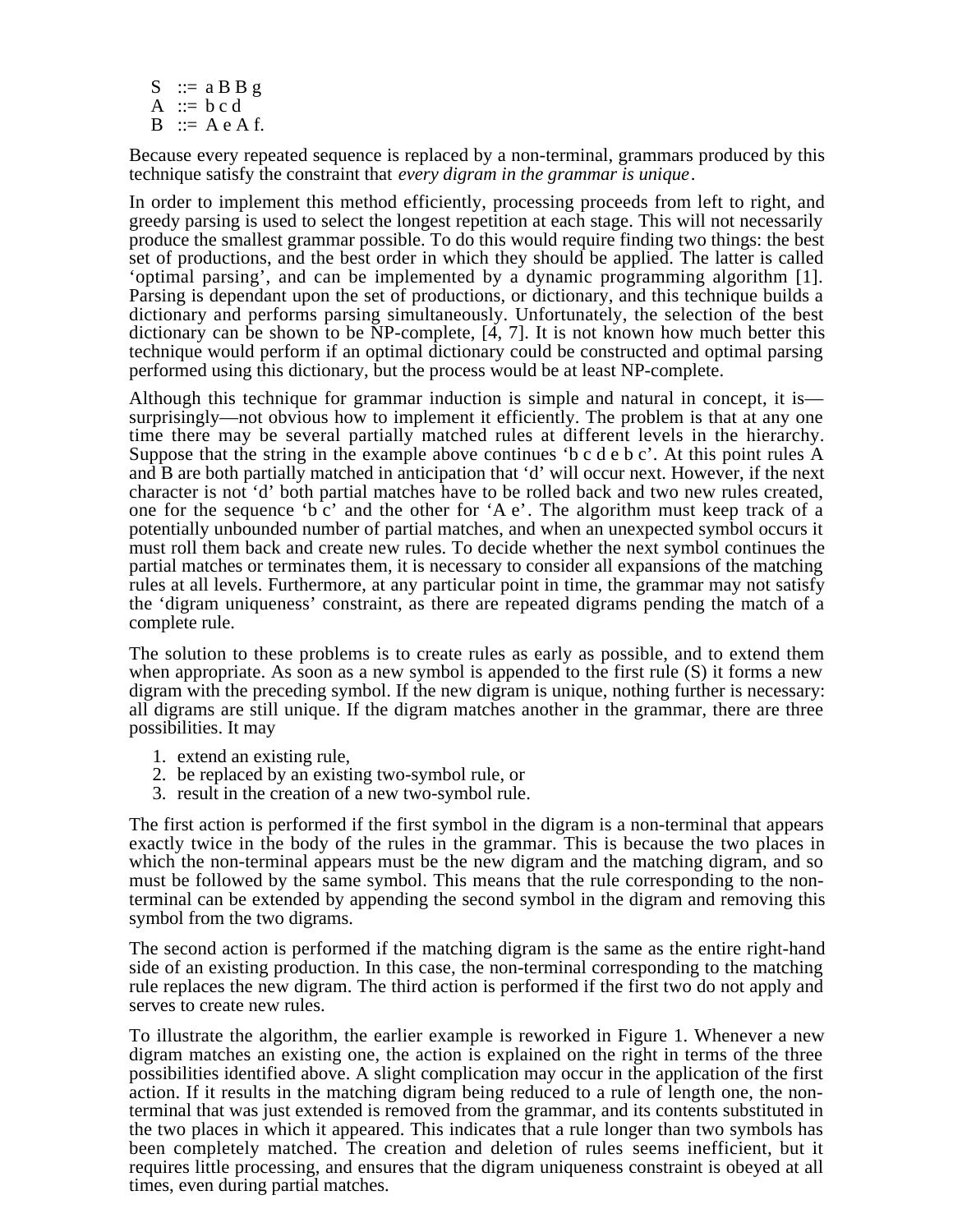| $a \mid S ::= a$                                                            |                                                                                     | $e \mid S ::= a A e A f A e$<br>$A ::= b c d$                       | The repeated 'A e'<br>creates a new rule                           |
|-----------------------------------------------------------------------------|-------------------------------------------------------------------------------------|---------------------------------------------------------------------|--------------------------------------------------------------------|
| $b \mid S ::= a b$                                                          |                                                                                     | $S ::= a B A f B$                                                   | $(\case 3)$                                                        |
| $c \mid S ::= a b c$                                                        |                                                                                     | $A ::= b c d$<br>$B ::= A e$                                        |                                                                    |
| $d S ::= a b c d$                                                           |                                                                                     | $b \mid S ::= a B A f B b$                                          |                                                                    |
| $e \mid S ::= a b c d e$                                                    |                                                                                     | $A ::= b c d$<br>$B ::= A e$                                        |                                                                    |
| $b   S ::= a b c d e b$                                                     |                                                                                     | $c \mid S ::= a \mid B \mid A \mid B \mid b \mid c$                 | The repeated 'b c'                                                 |
| $c \mid S ::= a b c d e b c \Downarrow$<br>$S ::= a A d e A$<br>$A ::= b c$ | The repeated 'b c'<br>creates a new rule<br>$(\case 3)$                             | $A ::= b c d$<br>$B ::= A e$<br>Jl                                  | creates a new rule<br>$(\case 3)$                                  |
| $d S ::= a A d e A d$                                                       | A has only been                                                                     | $S ::= a B A f B C$<br>$A ::= C d$<br>$B ::= A e$                   |                                                                    |
| $A ::= b c$<br>Jl                                                           | used twice, so<br>instead of creating a                                             | $C ::= b c$                                                         |                                                                    |
| $S ::= a A e A$<br>$A ::= b c d$                                            | new rule $B ::= A d$ ,<br>A is extended<br>(case 1)                                 | $d S ::= aB \land fB C d$<br>$A ::= C d$<br>$B ::= A e$             | C has only been<br>used twice, so it is<br>extended (case 1)       |
| f $S ::= a A e A f$<br>$A ::= b c d$                                        |                                                                                     | $C ::= b c$<br>JL<br>$S ::= a B A f B C$                            | As the rule for A has                                              |
| $b \mid S ::= a \land e \land b$<br>$A ::= b c d$                           |                                                                                     | $A ::= C$<br>$B ::= A e$<br>$C ::= b c d$                           | only one element, it<br>is expanded and C is<br>removed (see text) |
| $c \mid S ::= a \land e \land f \land c$<br>$A ::= b c d$                   | The repeated 'b c'<br>creates a new rule<br>$(\case 3)$                             | $S ::= a B A f B A$<br>$A ::= b c d$<br>$B ::= A e$                 | Now that A has been<br>matched, the digram<br>'B A' causes B to be |
| $S ::= a A e A f B$<br>$A ::= B d$<br>$B ::= b c$                           |                                                                                     | $S ::= a B f B$<br>$A ::= b c d$<br>$B ::= A e A$                   | extended (case 1)                                                  |
| $d S ::= a A e A f B d$<br>$A ::= B d$<br>$B ::= b c$<br>Jl                 | B has only been<br>used twice, so it is<br>extended (case 1)                        | $f \mid S ::= a \mid B \mid B$<br>$A ::= b c d$<br>$B ::= A e A f$  | The repeated 'B f'<br>extends B (case 1)                           |
| $S ::= a A e A f B$<br>$A ::= B$<br>$B ::= b c d$<br>JL                     | As A has only one<br>symbol on the right-<br>hand side, it is<br>expanded, and B is | $g \mid S ::= a \, B \, B \, g$<br>$A ::= b c d$<br>$B ::= A e A f$ | This is the final<br>grammar                                       |
| $S ::= a A e A f A$<br>$A ::= b c d$                                        | removed (see text)                                                                  |                                                                     |                                                                    |



# **3 Examples of structure discovery**

To illustrate the structures that can be discovered using this technique, Figure 2 shows a sample from three grammars that are inferred from different kinds of file. In each case the rules are expanded to demonstrate how symbols are combined to form higher level rules.

#### 3.1 ENGLISH TEXT

Figure 2(a) represents the decomposition of part of the grammar induced from Thomas Hardy's novel *Far from the Madding Crowd*. The darkest bar at the top represents one nont i l th t th h l h ' l f i t f Did k '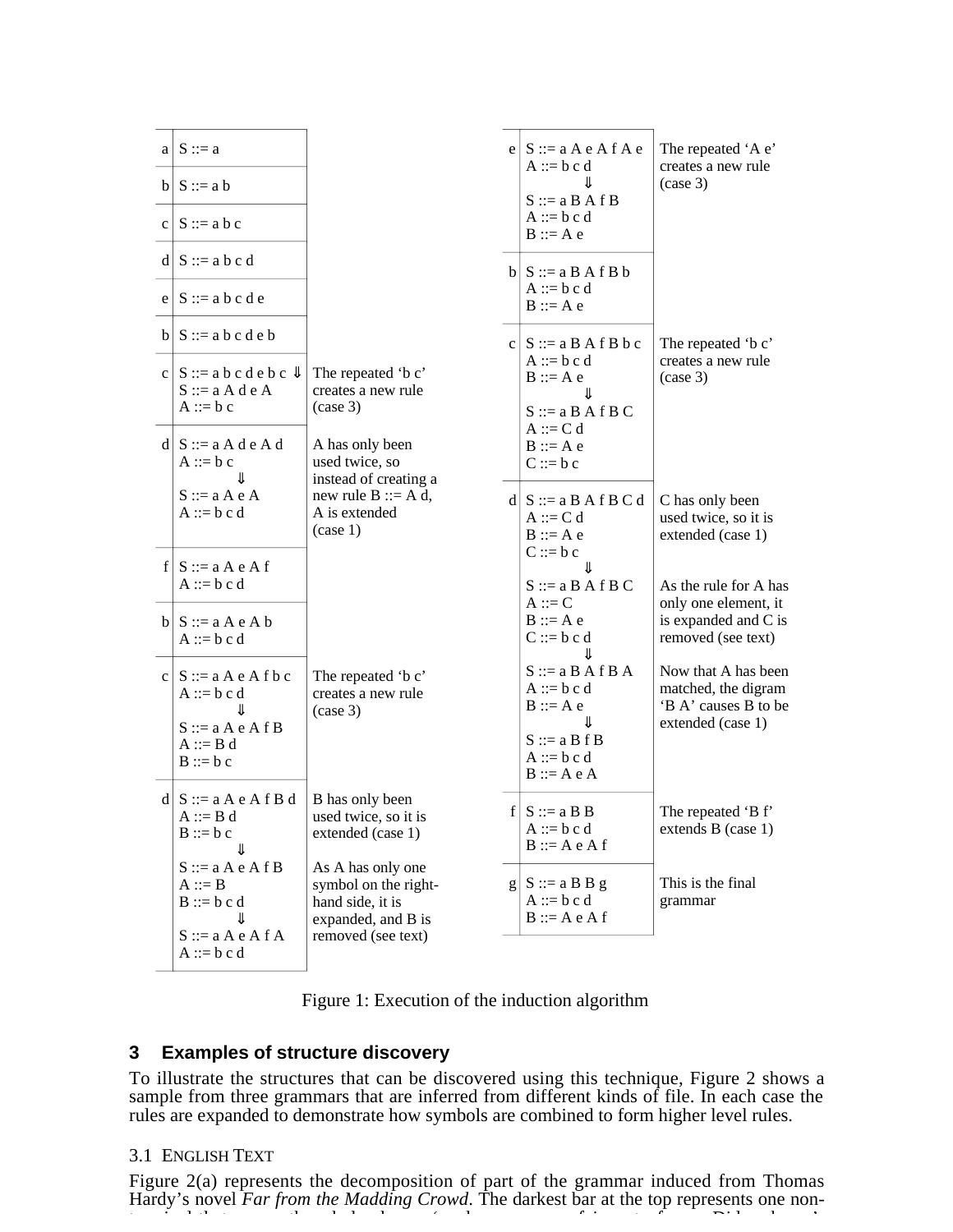

Figure 2: Structure derived from (a) English text, (b) C source code, and (c) transcript of an Emacs editor session

The existence of this rule indicates that the whole phrase occurs at least twice in the text. Bullets are used to make the spaces explicit.

The top-level rule comprises nine non-terminals, represented by the nine lighter bars on the second line. These correspond to the fragments 'uncle•was•', 'a•', 'very•', 'fair•', 'sort•of•', 'man', '.•D', 'id•ye' and '•know'. These fragments include two phrases ('uncle•was•' and 'sort•of•'), five words, and two fragments '.•D' and 'id•ye'. The rules indicate that some words and word groups in this sequence have been identified as significant phrases. It is interesting that the letter at the start of the sentence 'Did•ye•know' is grouped with the preceding period. Although this does not fit with what we know about word boundaries in English, without being aware of the equivalence of lower- and upper-case letters it seems reasonable that the relationship between the period and the capital letters is stronger than with the rest of the word. If the representation of the text had included capitalization as a separate "upper-case" marker that prefixed capital letters then it would be quite correct to associate it with a preceding period rather than with the letters that followed.

At the next level, the phrase 'uncle•was•' is split into its two constituent words, and 'id•ye' is also split on the space. The other phrase, 'sort•of•', is split after 'sor', which indicates that the word 'sort' has not previously been seen in any other context. The other words are split into less interesting digrams and trigrams. In other parts of the text prefixes and suffixes can be observed being split from the root, for example 'play' and 'ing', 're' and 'view'.

#### 3.2 C SOURCE CODE

Figure 2(b) shows the structure of a model formed from a C source program—in fact, in the true spirit of recursive presentation, the program is part of the source code for the actual modeling program. The top level shows four rules which expand to

for•(k•=•0 ;•k•<• MAX\_RULES ;•k•++)•{\n••••.

The first and last fragments correspond to the beginning and end of a C 'for' statement with k as the counter variable. The middle two fragments identify a less-than comparison involving k, and a constant MAX\_RULES.

At the next level, 'for•( $k \cdot = 0$ ' is split into 'for•( $k \cdot$ ' and '=•0', indicating that something other than an assignment has followed 'for $\cdot$ (k $\cdot$ ' in the past. '= $\cdot$ 0' is probably a very common phrase in C. The phrase ';•k• $\lt\lt\cdot$ ' is split into the variable and the operator ';•k•' and ' $\lt\lt\cdot$ ', indicating that other comparisons have been made on k.

The third line separates 'for•(', the standard beginning of a C 'for' statement, from 'k•', the specification of the counter variable. The assignment operator  $\equiv \bullet$  is separated from the value '0'; the operator '++' is separated from ';•k•' and ')•{' is separated from the following hit 's ' The discussion' in the fit is the limit of the limit of the limit of the limit of the limit of the li<br>The limit of the limit of the limit of the limit of the limit of the limit of the limit of the limit of the li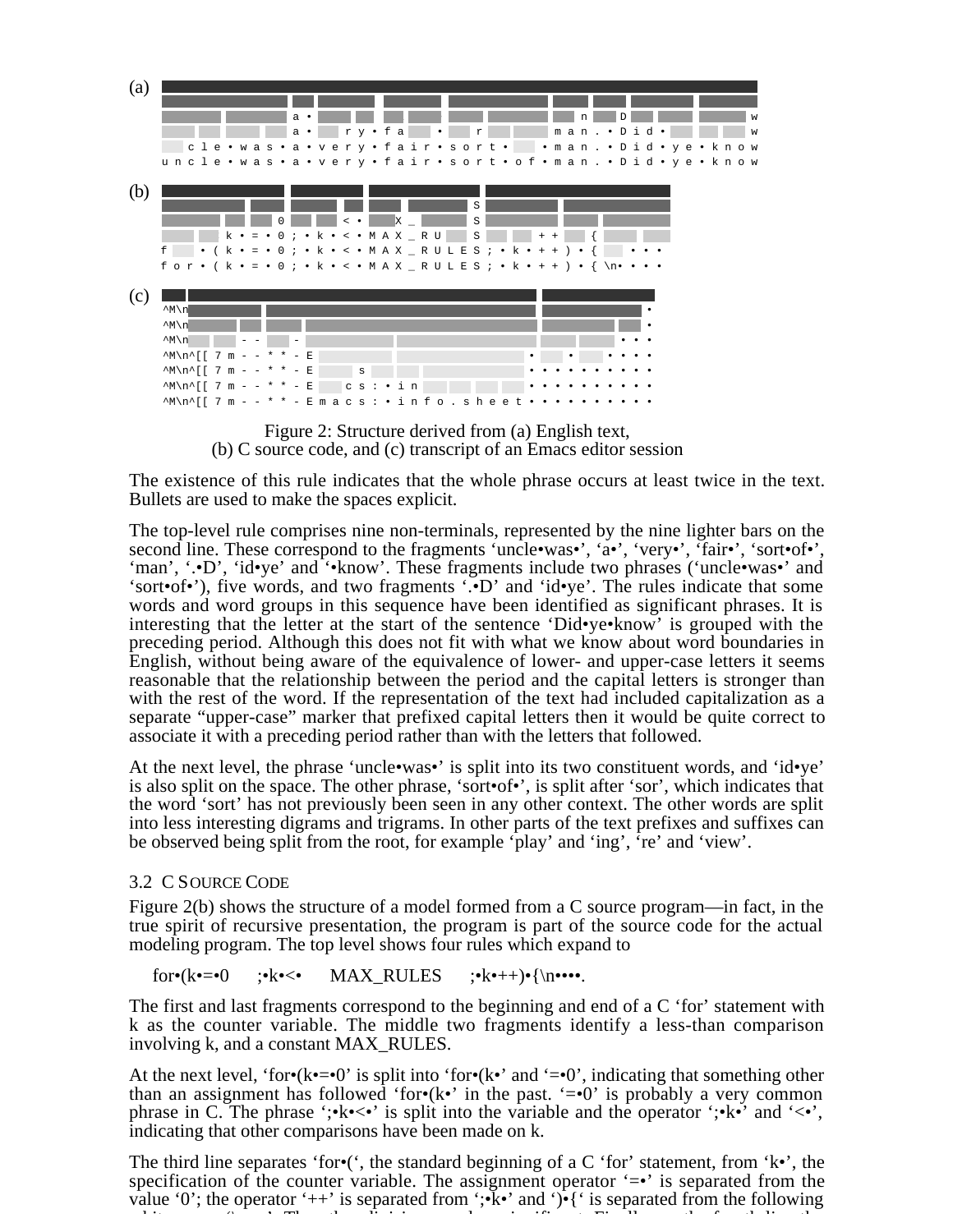keyword 'for' is split from '•(', ';•k•' is divided into the separator ';•' and the variable 'k•, ')•' is separated from '{', and the white space at the end is split up—along with the less interesting division of 'RULE' into 'R', 'U' and 'LE'.

Overall, the divisions make structural sense in terms of the syntax of C, combining terminal symbols into groups on boundaries that coincide with blocks of meaning within the language.

#### 3.3 TRANSCRIPT OF AN EMACS EDITING SESSION

Figure 2(c) is a part of a shell transcript, where some time was spend editing a file in the Emacs editor. The top line shows three rules which expand to

 $^{\wedge}M\$ n  $^{\wedge}$ [[7m--\*\*-Emacs:•info.sheet• ••••••••••••••

The first rule is the sequence to send terminal cursor to the left-most column of the next line. The second rule draws part of the Emacs status line, and the last rule is a run spaces. This last rule shows how runs of symbols are combined into one rule, and it is clear that some way of expressing runs even more concisely would help the modeling process in some cases.

The next line splits the escape sequence and hyphens  $^{\prime\prime}$ [[7m--' from the rest of the status line. The split is made just before the '\*\*' which indicate that buffer has not been saved. For the split to me made here, there must have been some saved buffers, where the stars are not present, earlier in the sequence.

On the next line, the VT100 escape code for reverse video text is separated from the hyphens, indicating that reverse video is used elsewhere. Also the '\*\*-' status indicator is split from 'Emacs:•info.sheet•'. Next, '\*\*' is split from the hyphen and 'Emacs:•' is split from the file name 'info.sheet•'.

The technique has identified the new-line-carriage return sequence, a run of spaces, the saved buffer indicator, the reverse-video escape sequence, the word 'Emacs:•' and the file name. Each of these constitute major structural components of the original sequence.

# **4 Transmission of the grammar**

There are two ways in which the induced grammar can be used to transmit a compressed version of the original sequence. The grammar can be transmitted itself, or it can be used to parse the sequence so that the latter can be transmitted adaptively.

#### 4.1 TRANSMITTING THE GRAMMAR

The simplest way of transmitting the sequence compactly is to encode the grammar directly. Most compression schemes are adaptive in that the encoder and decoder build a model simultaneously, and the sequence is transmitted relative to the current model. It has been shown that adaptive modeling is at least as good as sending a static model and then sending the sequence relative to that model [1]. The present technique represents an interesting variation: rather than describing some characteristics of the sequence, the model describes the sequence *exactly*. No more information is needed once the model has been sent; the decoder simply expands the first rule in the grammar, and continues recursively.

First, the complete grammar is formed by processing the entire sequence. The grammar can be viewed as a sequence of terminals, non-terminals and end-of-rule markers. This sequence can be coded efficiently using a zero-order model together with an arithmetic coder [10]. Recall that every digram in the grammar is unique. This implies that each symbol is unique in the context of the preceding one, and so models of higher order cannot contribute any useful predictions. Similarly, macro schemes will not achieve any compression, as no phrase appears more than once.

The compression performance of the scheme was measured on the Calgary corpus. This corpus contains fourteen files ranging in content from English text to object programs [1]. The sizes of the files after being compressed by this technique are given in the column labeled 'Grammar' in Table 1. Results are also shown for Unix *compress* [1], a standard macro scheme, LZFG [3], an excellent macro scheme, and a high-performance context s the second ppm  $\mathcal{L}(\mathcal{A})$  induction column labeled induction column labeled induction column labeled induction column labeled induction column labeled induction column labeled induction column labeled induction colu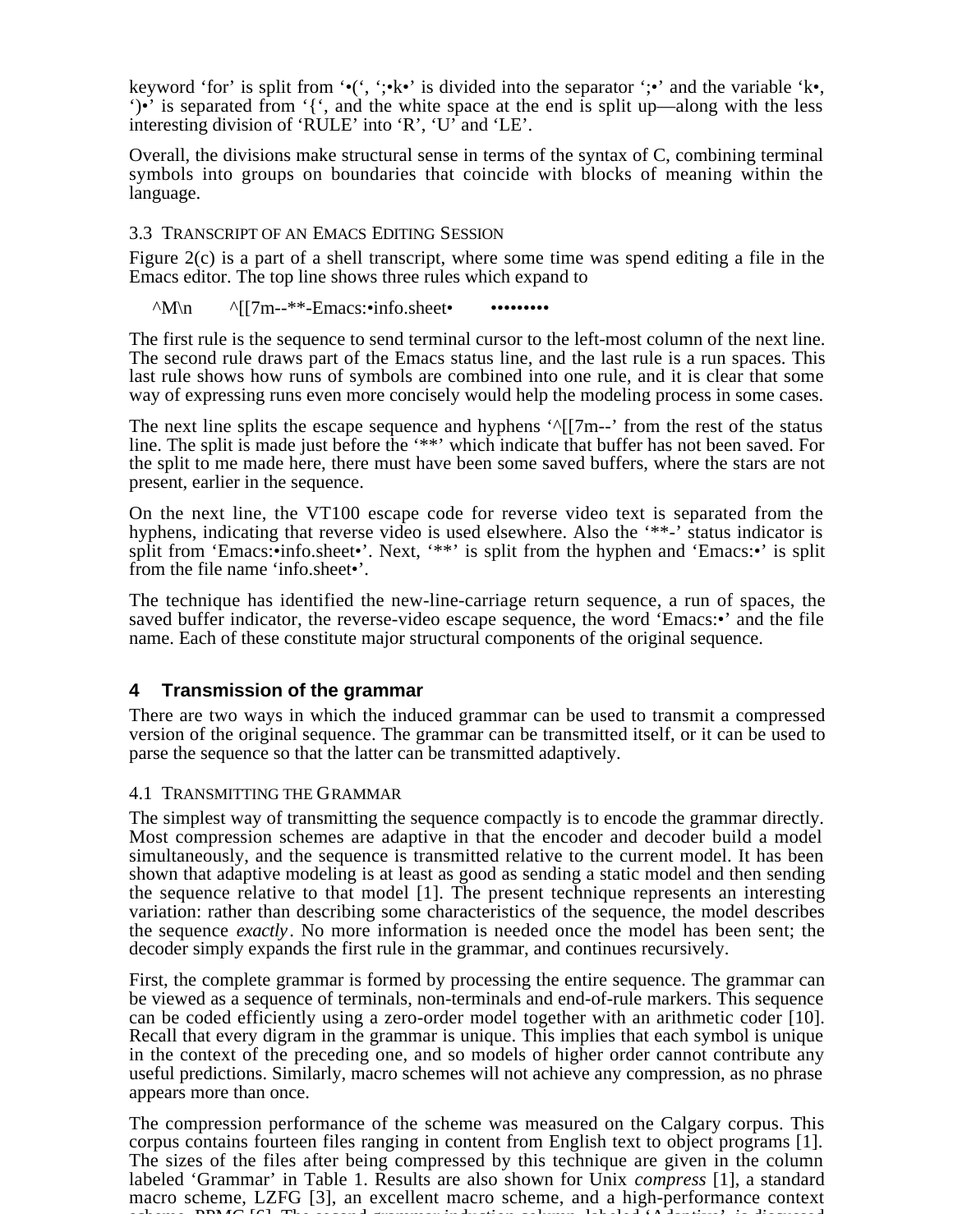below. Compression rates in bits per character are given for each scheme on each file. The average rate is shown at the bottom of the column for each scheme. This gives an indication of compression performance over a broad range of file types.

*Compress* performs poorly relative to the other methods, but is a practical and widely used macro scheme. Macro methods achieve compression by replacing repeated sequences with references to earlier occurrences, either by explicit reference to a segment of the sequence already transmitted in the case of LZ77 [11], or by referring to a phrase in a list of phrases extracted from the sequence in the case of LZ78 [12]. LZFG is a macro scheme based on the same principle as *compress*, but with improved selection of phrases and correspondingly improved compression performance. It represents the best general macro method. PPMC, on the other hand, is based on statistical context modeling, where the next symbol is predicted based on the preceding symbols. This prediction indicates the amount of information conveyed by the next symbol, and arithmetic coding is used to transmit exactly this number of bits. PPMC achieves the best overall compression rate of any known general-purpose compression method.

The mean compression achieved by transmitting the grammar as above is 19% better than *compress* and only 3.7% worse than LZFG. It is still 23% worse than PPMC, which might be expected from its similarity in approach to the macro schemes. The performance relative to the macro schemes is gratifying given that this is a static model, and one that explains the sequence structure in a useful way.

#### 4.2 ADAPTIVE TRANSMISSION

The grammar inference method can be used in a different way to achieve even greater compression. First, a grammar is constructed for the whole sequence as before. The first rule, S, consists of a sequence of symbols which can be expanded to reproduce the original text. This rule is transmitted from left to right. When a non-terminal appears, there are three possibilities:

- if it has not appeared before, the right-hand side of its rule is transmitted;
- if it has been seen exactly once before, a pointer to the first occurrence is transmitted;
- if it has been seen two or more times before, it is transmitted as a symbol.

If a non-terminal has not appeared before, then the rule it heads must be transmitted explicitly. At the start of the sequence a marker is transmitted which indicates a position in the sequence that will be referred to when the rule appears for the second time. The markers are numbered implicitly by both encoder and decoder so that they can be referred to later.

|             |                    | <b>Grammar induction</b> |                 | Other methods, for comparison |             |                 |
|-------------|--------------------|--------------------------|-----------------|-------------------------------|-------------|-----------------|
| <b>File</b> | <b>Description</b> | <b>Gramma</b><br>r       | <b>Adaptive</b> | <b>PPMC</b>                   | <b>LZFG</b> | <b>Compress</b> |
| bib         | bibliography       | 3.03                     | 2.56            | 2.12                          | 2.90        | 3.35            |
| book1       | fiction book       | 3.21                     | 2.86            | 2.52                          | 3.62        | 3.46            |
| book2       | non-fiction book   | 2.93                     | 2.51            | 2.28                          | 3.05        | 3.28            |
| geo         | geophysical data   | 4.87                     | 4.78            | 5.01                          | 5.70        | 6.08            |
| news        | electronic news    | 3.41                     | 2.92            | 2.77                          | 3.44        | 3.86            |
| obj1        | object code        | 4.43                     | 3.89            | 3.68                          | 4.03        | 5.23            |
| obj2        | object code        | 3.28                     | 2.72            | 2.59                          | 2.96        | 4.17            |
| paper l     | technical paper    | 3.52                     | 2.93            | 2.48                          | 3.03        | 3.77            |
| paper2      | technical paper    | 3.41                     | 2.91            | 2.46                          | 3.16        | 3.52            |
| pic         | bilevel image      | 1.08                     | 0.94            | 0.98                          | 0.87        | 0.97            |
| progc       | C program          | 3.51                     | 2.90            | 2.49                          | 2.89        | 3.87            |
| progl       | Lisp program       | 2.50                     | 2.02            | 1.87                          | 1.97        | 3.03            |
| progp       | Pascal program     | 2.45                     | 1.97            | 1.82                          | 1.90        | 3.11            |
| trans       | shell transcript   | 2.21                     | 1.78            | 1.75                          | 1.76        | 3.27            |
|             | Average            | 3.13                     | 2.70            | 2.49                          | 2.95        | 3.64            |

Table 1: Compression performance of several techniques (bits per character)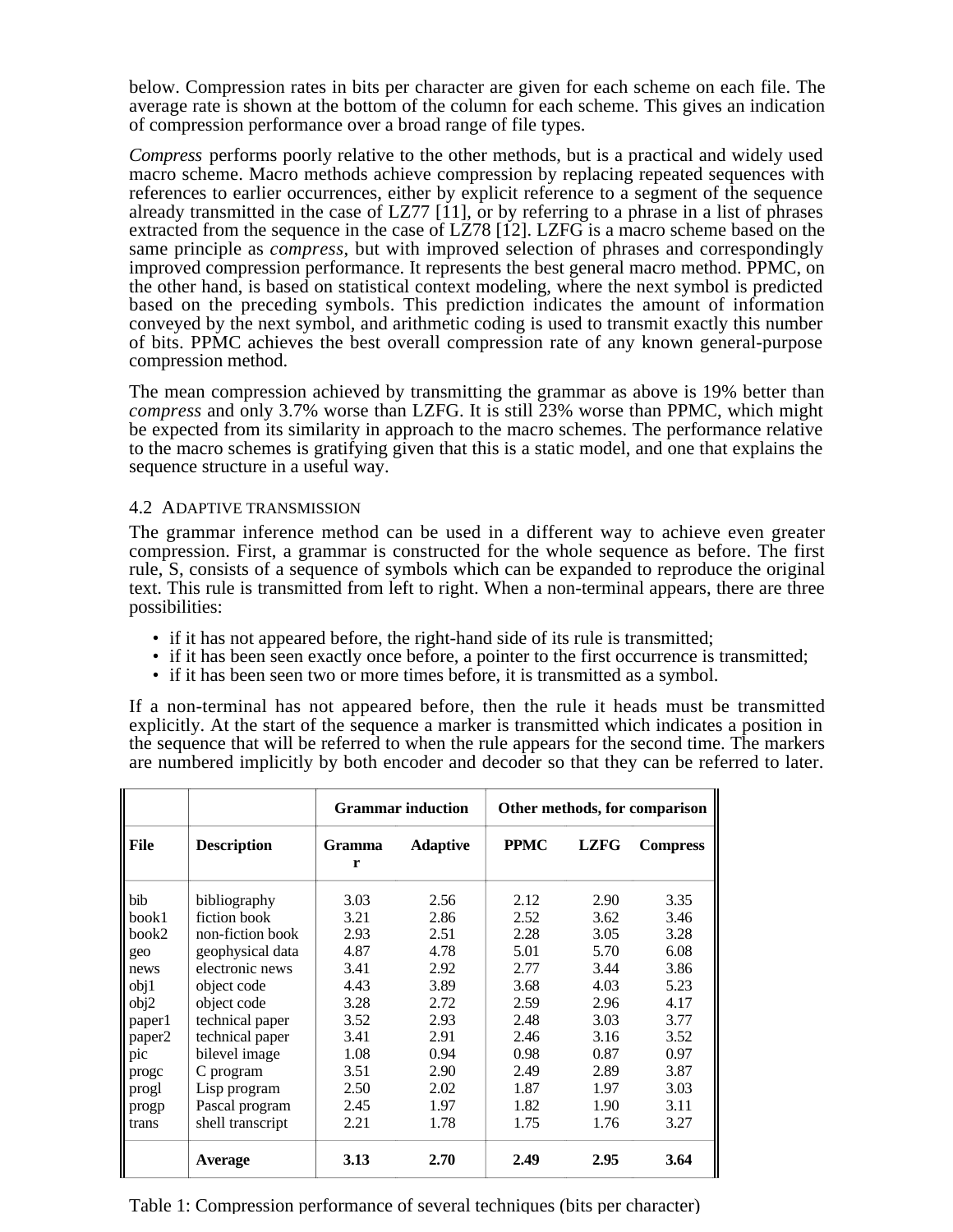| a            | $S ::= a$                                                         |                                                    |
|--------------|-------------------------------------------------------------------|----------------------------------------------------|
|              | $S ::= a \; \bullet$                                              | marker 1                                           |
|              | $S ::= a \; \blacklozenge \; \triangleleft$                       | marker 2                                           |
| b            | $S ::= a \bullet \bullet b$                                       |                                                    |
| $\mathbf{C}$ | $S ::= a \bullet \bullet bc$                                      |                                                    |
| d            | $S ::= a \leftrightarrow b \circ d$                               |                                                    |
| e            | $S ::= a \bullet \bullet \bullet bcde$                            |                                                    |
|              | $\hat{\Gamma}(2,3)$ S ::= a $\bullet$ A e A<br>$A ::= b c d$      | creates a rule of length 3<br>starting at marker 2 |
| $\mathbf f$  | $S ::= a \triangle A e A f$<br>$A ::= b c d$                      |                                                    |
|              | $\hat{1}(1, 4)$ $S ::= a B B$<br>$A ::= b c d$<br>$B ::= A e A f$ | creates a rule of length 4<br>starting at marker 1 |
| g            | $S ::= a \, B \, B \, g$<br>$A ::= b c d$<br>$B ::= A e A f$      |                                                    |

Figure 3: Incremental transmission of the example sequence

The cases above for rule S apply equally to the transmission of the contents of the new rule; if the new rule contains any novel non-terminals, then contents of *these* rules will be transmitted, and so on recursively. An order-zero model with arithmetic coding is used to transmit both symbols and markers.

If the non-terminal has appeared exactly once before, it is communicated simply by specifying the number of the marker that was transmitted on its first occurrence, together with the length of the rule's contents. This is similar to LZ77, which represents repeated sequences by referring to earlier occurrences. Markers are deleted once they are used, and the implicit marker numbers are adjusted accordingly. Given a certain number of markers which have been transmitted but not used, say k, the number of bits in which a marker number will be transmitted is  $log_2(k)$ . The length of the new rule is transmitted using an adaptive arithmetic code, using fewer bits to transmit shorter lengths.

Once a non-terminal has been seen twice, the rule it heads has been completely specified with a marker and a length and so can be fully reconstructed by the decoder. It is now sufficient to transmit the non-terminal as an ordinary symbol. This is similar to LZ78, where the list of phrases is the set of rules identified so far. Again an order-zero arithmetic code is used.

Figure 3 shows how the earlier example would be represented for transmission. On the left is what is actually coded, and on the right is the grammar built up by the decoder. The symbol ♦ represents a marker, and markers are unparameterized, although both encoder and decoder refer to them by number. The symbol  $\uparrow$  represents a pointer and has two parameters, marker number and length. It causes the creation of a rule, and rules are labeled (by convention) A, B, C, ... so that they can be referred to later on. Although it does not occur in the example, subsequent references to the non-terminals A and B are transmitted as simply  $A'$  and  $B'$ .

This technique has two advantages over other macro schemes. First, because the sequence up to the current point contains non-terminals in place of longer terminal sequences, it is shorter than the equivalent sequence that LZ77-based schemes refer to. As there are fewer symbols sent, the proportion of markers is higher, and the number of bits needed to specify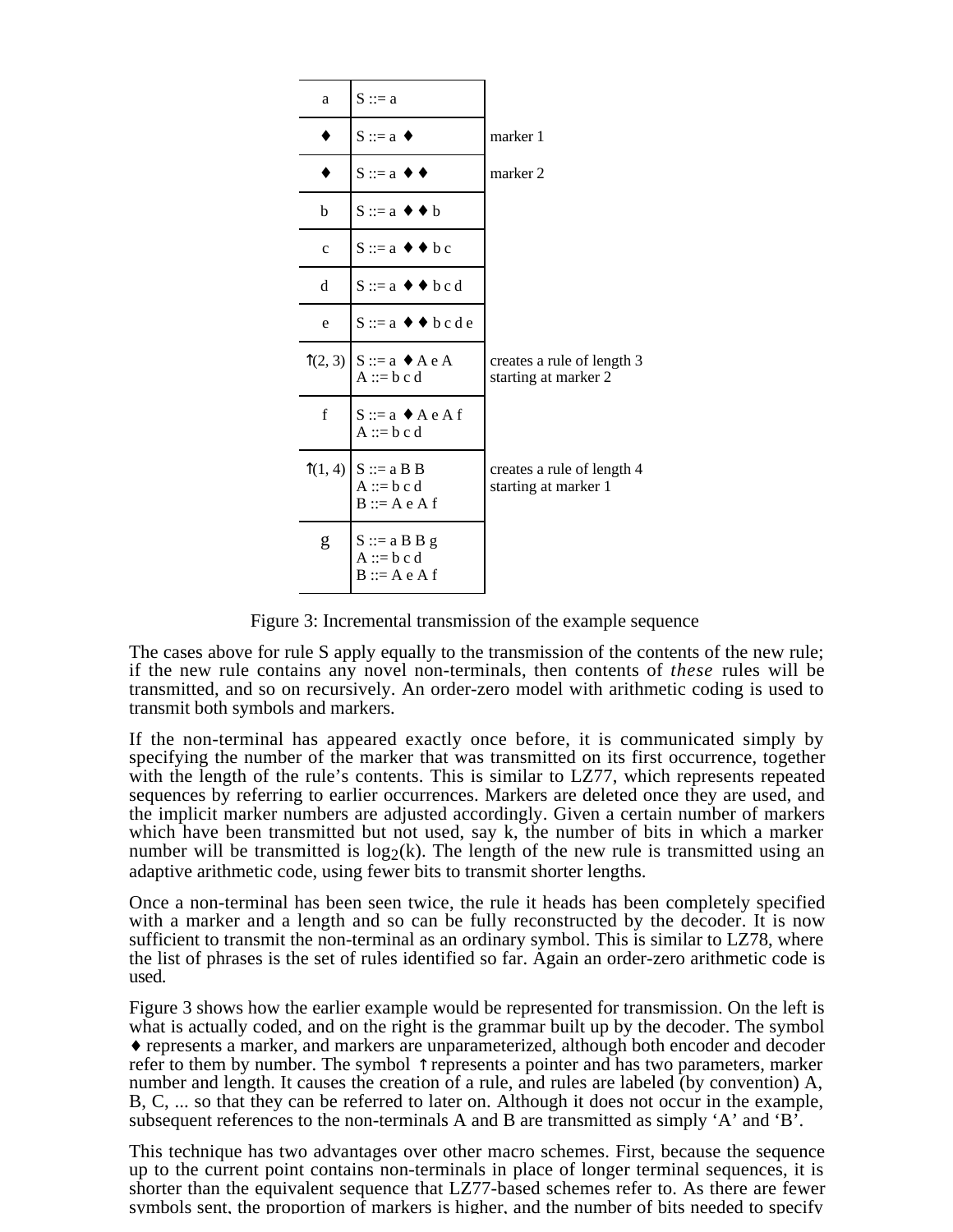the marker is correspondingly smaller. Also, given that the sequence is compressed, the lengths of the rules can be transmitted in fewer bits. Second, because the rules are chosen to be as long as possible, and all rules are used, there are fewer rules than there are phrases in most LZ78 schemes, so the rule number can be transmitted in fewer bits. In many LZ78 techniques, phrases are extended by only one symbol at a time, so rules grow slowly and prefixes of long phrases may only be used once.

The compression performance of this technique is given in the column labeled 'Adaptive' of Table 1. It achieves a mean compression rate of 2.7, which is 9.3% better than that of LZFG. It represents an improvement of 13% over sending the grammar using an order-zero model, and is only 8.4% worse than PPMC. For file *geo*, the grammar induction methods both outperform LZFG and PPMC. For file *pic*, the grammar induction method outperforms PPMC when adaptive transmission is used. However, PPMC is best on all the other files. Grammar induction using adaptive transmission wins out over LZFG for most files, the exceptions being the image, the programs, and the shell transcript.

The superior compression performance of the new method (using adaptive transmission) over LZFG, may be partly due to the use of arithmetic coding to encode the numbers and symbols in the exact fractional number of bits dictated by the frequency models. The use of arithmetic coding extracts a penalty in execution time, and to rectify this an integral-bit coding technique could be considered instead. However, experiments with such methods have not been conducted.

# **5 Application to knowledge acquisition**

One of the key advantages of this modeling technique is that it is capable of identifying interesting structure in diverse sequences, and presenting the structure in a form that is easily understood and readily applied to problems in other research areas. Specific applications for this technique are still being investigated, and four of the more promising possibilities are briefly presented here.

#### 5.1 PROGRAMMING BY DEMONSTRATION

The grammar modeling technique was originally conceived as a way of modeling a sequence of user actions, in order to induce a program that would perform the same actions in a different context automatically. This process is called *programming by demonstration*, and is a burgeoning area of research in human-computer interaction [9]. The ability of the new method of grammar inference to identify repeated sequences of actions, and to abstract these into higher level 'tasks,' simplifies the identification of control structures such as loops or branches. For example, a loop appears as a repeated non-terminal at some level in the grammar. Moreover, if user actions are only available at a very low level of abstraction, this method can identify more interesting, meaningful actions as non-terminals higher in the hierarchy of rules.

#### 5.2 ANALYSING NATURAL LANGUAGE

The identification of words, phrases, suffixes, prefixes and roots of natural language text could form a basis for the analysis of language without a priori assumptions of the nature and morphology of words. Furthermore, the inclusion of a small amount of domain knowledge, such as the role of white space as a word separator, may improve the accuracy with which this technique identifies significant structural features of text. Leaving written languages aside, it could also help in the identification of words and phrases in new languages where only a phoneme-level transcript is available, grouping phonemes together into meaningful utterances.

#### 5.3 CHARACTERISING MUSIC

Repetition of note phrases, and recombination of phrases at various levels, is fundamental to musical composition—even at the simplest level of the ubiquitous verse, chorus, verse structure. It has been shown that there is considerable redundancy in note sequences, and this has been successfully captured by a statistical modeler [8]. The statistical approach is, however, unable to identify the recursive and iterative structure that humans recognise in music [5]. This technique may provide a way of identifying these regularities.